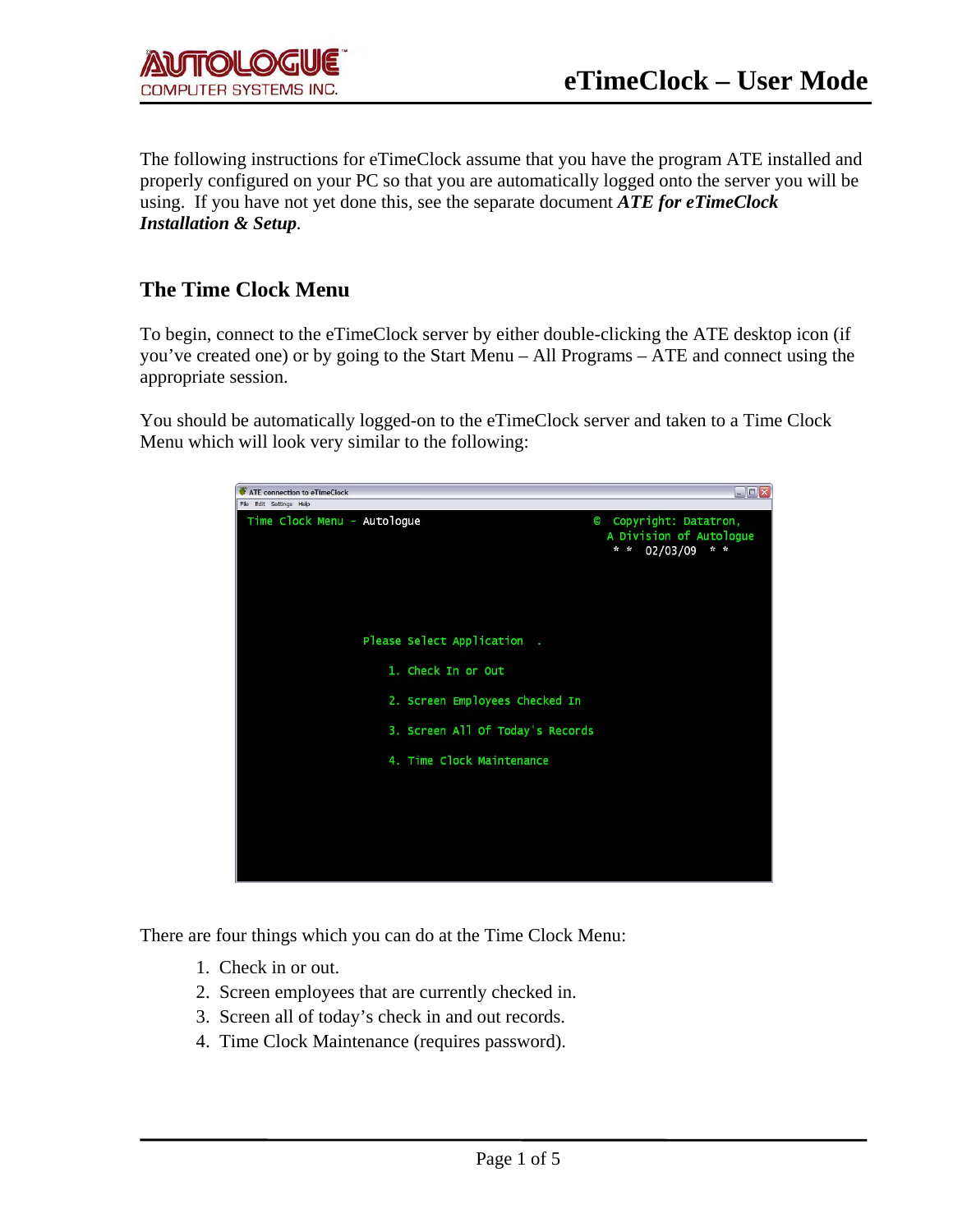

# **1. Checking In and Out**

1. Select #1 "Check In or Out". You will be taken to the following screen:



2. Enter your employee number then [Enter]. If you do not know your employee number, type the first three characters of your name then [Enter].

| ATE connection to eTimeClock                   | $\Box$ $\Box$ $\times$ |
|------------------------------------------------|------------------------|
| File Edit Settings Help                        |                        |
| Time Clock - Autologue                         |                        |
| Checking In or Out                             |                        |
|                                                |                        |
| Last Entry: In 02/03/09 5:04 PM                |                        |
|                                                |                        |
|                                                |                        |
| 1)<br>$Emplove$ #<br>0226<br>PHYLLIS DENNISON  |                        |
| Checking In<br>2)                              |                        |
| ÷                                              |                        |
| Checking Out<br>3)                             |                        |
|                                                |                        |
|                                                |                        |
| Current Date: 02/03/09  Current Time: 06:11 PM |                        |
|                                                |                        |
|                                                |                        |
|                                                |                        |

The screen will display the following information:

- The last entry recorded (in or out) including the date and time of the entry. Note that if you have never checked in or out, or if the Time Clock Report has been run and the records deleted, a "last entry" may not be displayed.
- Your employee number and name.
- The current date and time.

If you entered the wrong employee number, press the [left-arrow] once now to go back to Employee Number.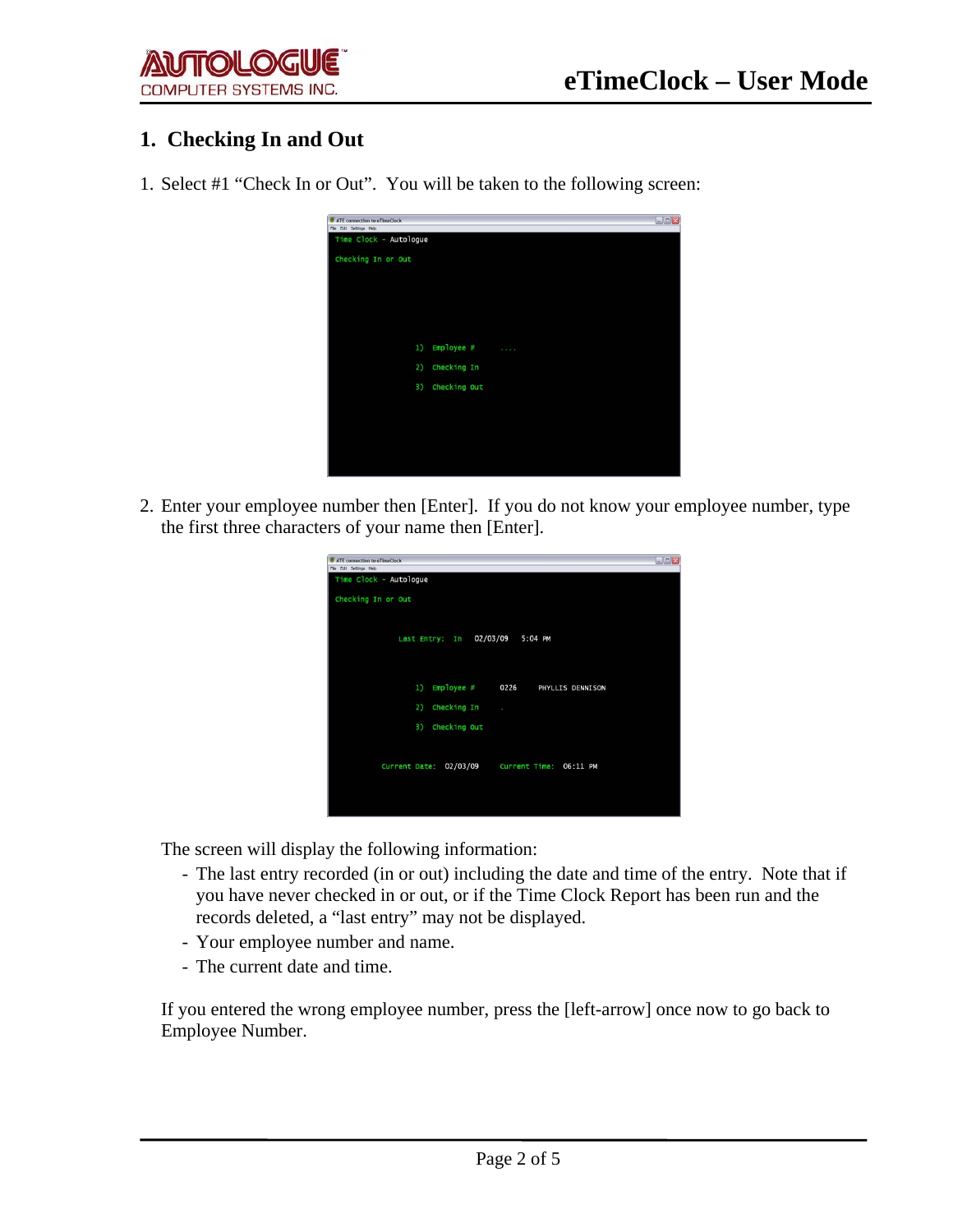3. Check in or out by entering a "Y" for either #2 or #3.

 If you are checking in, type "Y" at #2 then [Enter]. An "N" will automatically be entered for #3. If you are clocking out, [Enter] once past #2 then type "Y" at #3 then [Enter].

| ATE connection to eTimeClock<br>File Edit Settings Help | $\blacksquare \blacksquare \boxtimes$ |
|---------------------------------------------------------|---------------------------------------|
| Time Clock - Autologue                                  |                                       |
| Checking In or Out                                      |                                       |
| Last Entry: In                                          | 02/03/09 5:04 PM                      |
| 1)<br>Employee #                                        | 0226<br>PHYLLIS DENNISON              |
| Checking In<br>2)                                       | N                                     |
| 3)<br>Checking Out                                      | Y                                     |
| Current Date: 02/03/09  Current Time: 06:21 PM          |                                       |
| Any Change ?                                            |                                       |

4. At "Any Change ?", if your entry is incorrect, you may correct it now by entering the number you wish to change. If you press the [left-arrow] here, the message "No Recording Of This Record Will Be Made CR To Continue" will be displayed and you can press [Enter] to return to the Time Clock Menu.

Pressing [Enter] at "Any Change?" will record your entry and take you to a screen which shows all the employees currently checked in. Below is just an example of what you will see:

|                         | ATE connection to eTimeClock |                                |         |          |          |                     | $\blacksquare$ $\blacksquare$ $\times$ |
|-------------------------|------------------------------|--------------------------------|---------|----------|----------|---------------------|----------------------------------------|
| File Edit Settings Help |                              |                                |         |          |          |                     |                                        |
|                         |                              | Time Clock Program - Autologue |         | 02/03/09 | 06:44 PM | <b>EMPLOYEES IN</b> |                                        |
| Emp#                    | Name                         |                                | In      | Emp#     | Name     |                     | In                                     |
|                         |                              | 0226 PHYLLIS DENNISON          | 6:44 PM |          |          |                     |                                        |
|                         |                              |                                |         |          |          |                     |                                        |
|                         |                              |                                |         |          |          |                     |                                        |
|                         |                              |                                |         |          |          |                     |                                        |
|                         |                              |                                |         |          |          |                     |                                        |
|                         |                              |                                |         |          |          |                     |                                        |
|                         |                              |                                |         |          |          |                     |                                        |
|                         |                              |                                |         |          |          |                     |                                        |
|                         |                              |                                |         |          |          | Enter Return        | ×,                                     |

- 5. Just press [Enter] once to return to the Time Clock Menu.
- 6. [Left-arrow] once at the Time Clock Menu to exit the program and close the ATE program.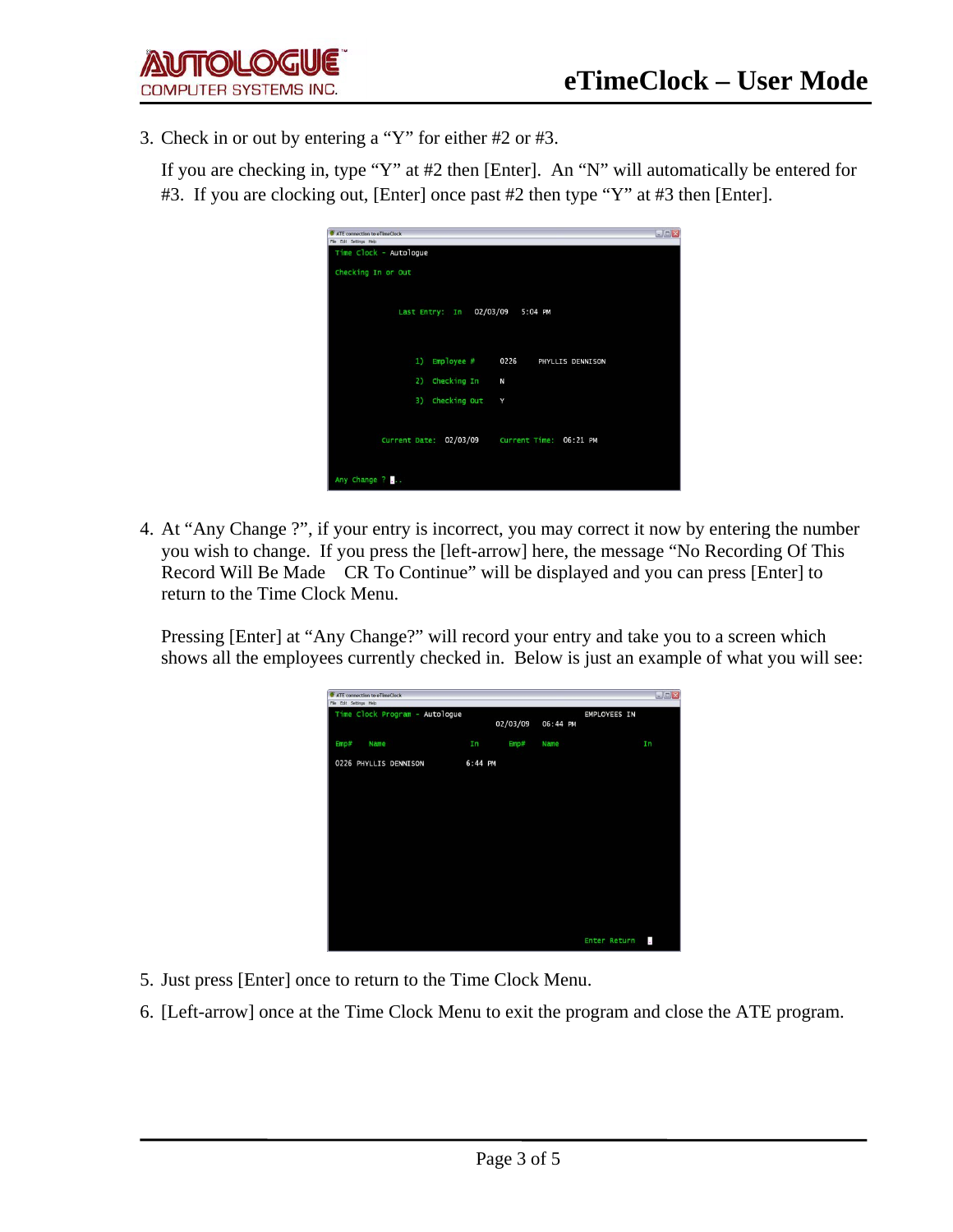

#### **Important Note:**

Suppose you forgot to check out and you are checking in again (your last entry will show "In" and when you last checked in), a message will be displayed after entering "Y" at #2:

| ATE connection to eTimeClock                                                                                                                       | こ回× |
|----------------------------------------------------------------------------------------------------------------------------------------------------|-----|
| File Edit Settings Help                                                                                                                            |     |
| Time Clock - Autologue                                                                                                                             |     |
| Checking In or Out                                                                                                                                 |     |
| 02/03/09 5:04 PM<br>Last Entry: In                                                                                                                 |     |
| Emplove<br>$_{1}$<br>0226<br>PHYLLIS DENNISON                                                                                                      |     |
| Checking In<br>2)<br>Y                                                                                                                             |     |
| 3)<br>Checking Out<br>N                                                                                                                            |     |
| Current Date: 02/03/09 Current Time: 06:21 PM                                                                                                      |     |
| Have Not Checked Out Yet From Last Check In - Tell System Manager<br>Type In 'OK' If You're Sure You'll Take Care Of This Now !!<br>Any Change ? 2 |     |

If you made an error, simply [left-arrow] once to go back up to the most-recent item you typed and make the necessary change.

If your entry is correct, you will need to type "OK" then [Enter] to continue. For this example, the Time Clock will show two "In" times with a missing "Out" time between them. Typing "OK" at this message is a way of telling the system your entry is correct (and that you know that your Time Clock will need to be corrected).

Similarly, if you forgot to check in and are now checking out, the system will warn you with a similar message.

### **2. Screen Employees Checked In**

This screen is displayed automatically each time you check in or out, and is simply a list of employees that are currently checked in and their most recent "In" times.

The current date and time is shown near the top of the screen.

See the example given in #4 on the previous page for what the screen looks like.